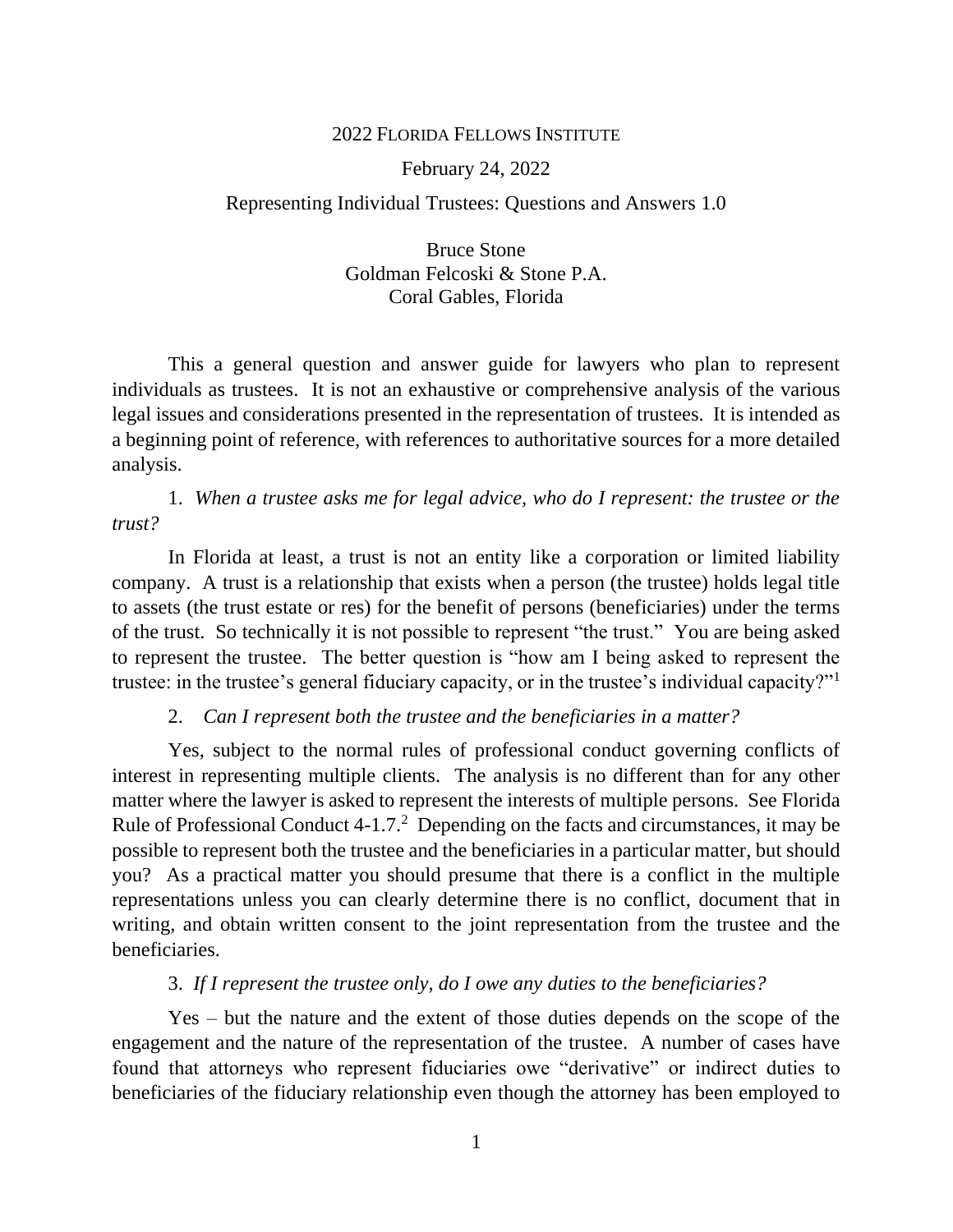represent only the fiduciary.<sup>3</sup> For example, if you are being asked to defend the trustee in a suit brought by the beneficiaries for breach of fiduciary duty, or defend a challenge to the trustee's compensation, you would owe only the basic duties that all lawyers owe to persons who are not clients. Those duties primarily are not to knowingly make a false statement of material fact or law to a third person, and a mandate not to fail to disclose a material fact to the third person when disclosure is necessary to avoid assisting a criminal or fraudulent act by the lawyer's client, unless disclosure is prohibited under the rules governing confidentiality.<sup>4</sup> On the other hand, if you have been employed to provide general advice to the trustee in her or his general administration of the trust, and if you discover the trustee has engaged in acts that constitute a breach of fiduciary duty, duties will arise which can put you in a difficult position because of the duty not to assist a client in conduct that breaches the client's fiduciary duties to the beneficiaries of the trust and for which the lawyer might be found civilly liable. Under the ethics rules governing lawyers in Florida, the lawyer is prohibited from revealing *information* (not just communications) relating to representation of a client unless there is a specific exception to the prohibition, such as to prevent the client from committing a crime.<sup>5</sup>

# 4. *Are my communications with the trustee protected by attorney-client privilege?*

They should be. Under caselaw whether communications between the trustee and the trustee's lawyer are confidential may depend on the nature of the representation. If the representation of the trustee is deemed to be general in nature, in some jurisdictions there is an exception to the duty of confidentiality known as the fiduciary exception.<sup>6</sup> The focus in those cases is on who is the "real client" of the attorney. <sup>7</sup> But in Florida, communications between the trustee and the trustee's attorney should be privileged. Florida Statutes section 90.5021 overrides the fiduciary exception. The statute had an effective date of June 21, 2011. After first declining to adopt the procedural aspects of the statute as part of the Florida Rules of Evidence, in January 2018 the Florida Supreme Court adopted the content of the statute as a procedural rule, retroactive to June 21, 2011.<sup>8</sup>

### 5. *Who pays me if I'm hired to represent an individual trustee?*

The short answer is: your client pays you. Because you represent the trustee and not the trust, the trustee pays your bills. The better question is: where does the trustee get the money to pay for your services? While the trustee may pay your fees from the trust assets, any interested person has the right to object to the amount of your compensation. What if the court reduces the amount of your compensation because of a challenge by an affected beneficiary? You will have repay the excess compensation to the trust estate, and if the order is a final order not subject to further appeal, you may have no recourse unless the trustee is separately and personally liable for your fees.<sup>9</sup>

Section 736.1007(1)(a) specifically states that a fee agreement between the trustee and the trustee's attorney may provide that the trustee is not individually liable for the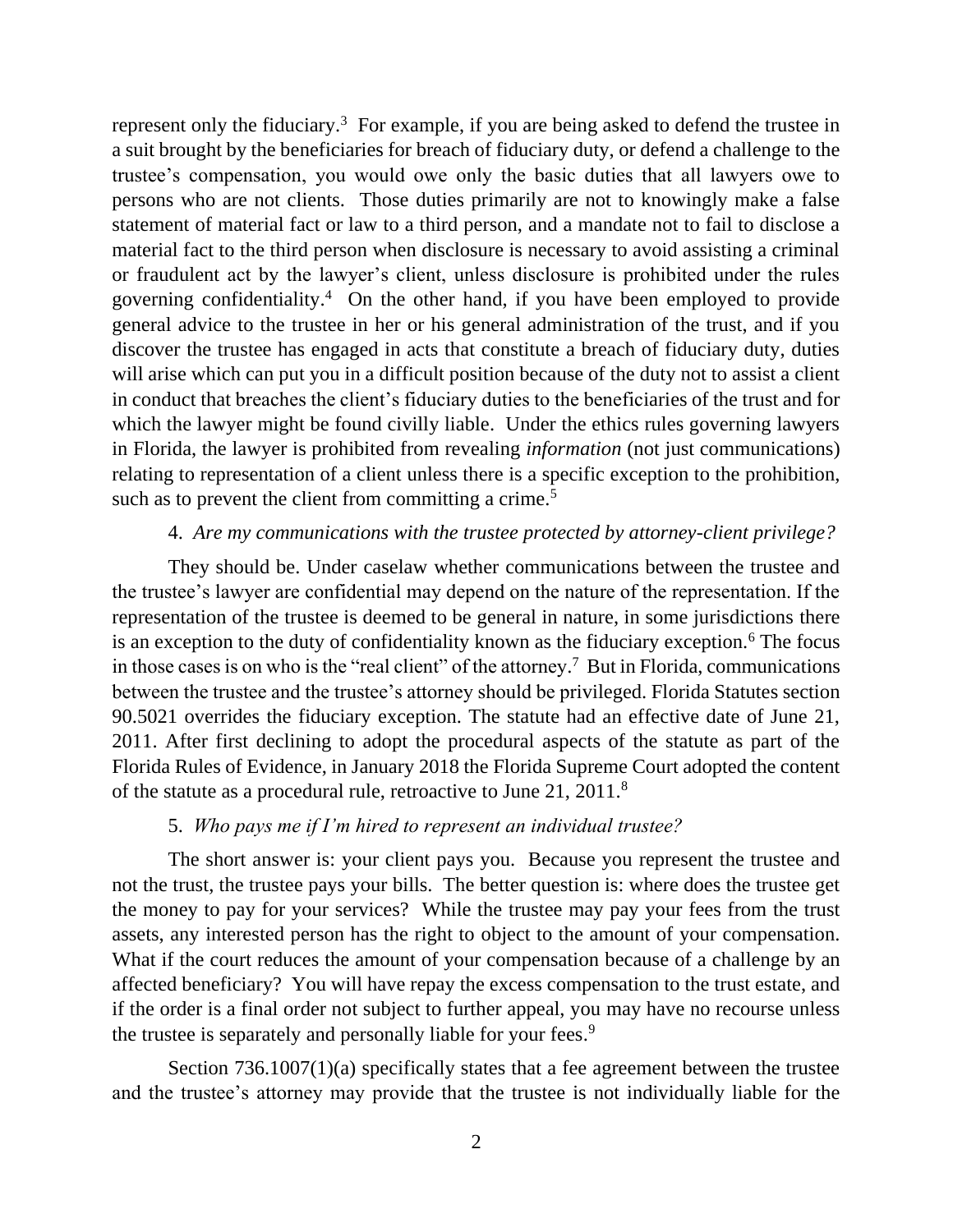attorney's fees and costs. The terms of your engagement letter with the trustee will be critical in determining whether the trustee is separately and personally liable for your fees even if the amount of your fees that can be paid from the trust is reduced by the court. Do you have an ethical duty to disclose to the trustee that she or he can retain counsel without being individually liable for payment of attorney's fees if payment of the fees from the trust assets is reduced or disallowed by the court? The typical individual will not be aware that this is even an option, but you are aware. It is clearly the better and ethical approach to advise the client that she or he does not have to be personally liable for fees, even if you are unwilling to undertake representation on that basis. You can tell the trustee that you aren't willing to take on the representation without the client being individually liable if your fees aren't paid in full from the trust, if that is your position.

It is critically important that you pay close attention to the 2021 amendments to Florida Statutes section 736.1007 if you are representing the trustee of a revocable trust during the period of initial trust administration after the settlor's death.<sup>10</sup> If you intend to charge a fee based on the statutory schedule, you must make five specific disclosures to the trustee. The best and safest practice is to repeat verbatim the five specific disclosures as set forth in the statute. Remember that you must obtain the trustee's signature acknowledging the disclosures.

There is troublesome wording in the 2021 amendment. First, the statute has been amended to say that the attorney for the trustee is entitled to reasonable compensation without court order "except as provided in paragraph (d)" of 736.1007(1). Paragraph (d) says "[i]f the attorney does not make the disclosures required by this section, the attorney may not be paid for legal services without prior court approval of the fees or the written consent of the trustee and all qualified beneficiaries." Presumably this prohibition on payment of attorney's fees only applies to payment based on the statutory schedule, and not payment on some other basis such as time expended – but the amendment does not expressly say that. The only disclosures which the attorney is required to make in section 736.1007 are found in paragraph (b) of subsection (1), which applies only when the attorney intends to charge a fee based on the statutory schedule. The logical conclusion is that if the attorney wants to be paid on the basis of the statutory schedule, the attorney is not going to be paid anything at all unless the court approves payment of fees (and it would seem that the court could award reasonable fees on basis of other statutory factors and not the percentage schedule), or unless the trustee and all qualified beneficiaries agree on fees (which again might be based on other factors without regard to the statutory schedule). And even if the attorney does make the disclosures required in paragraph (b) of subsection (1), under paragraph (a) of subsection (1) the statutory schedule is still not binding on any person who bears the impact of the fees.

If you want to be paid on the basis of the statutory schedule for representation of the trustee during initial administration of a revocable trust, the clear conclusion is that you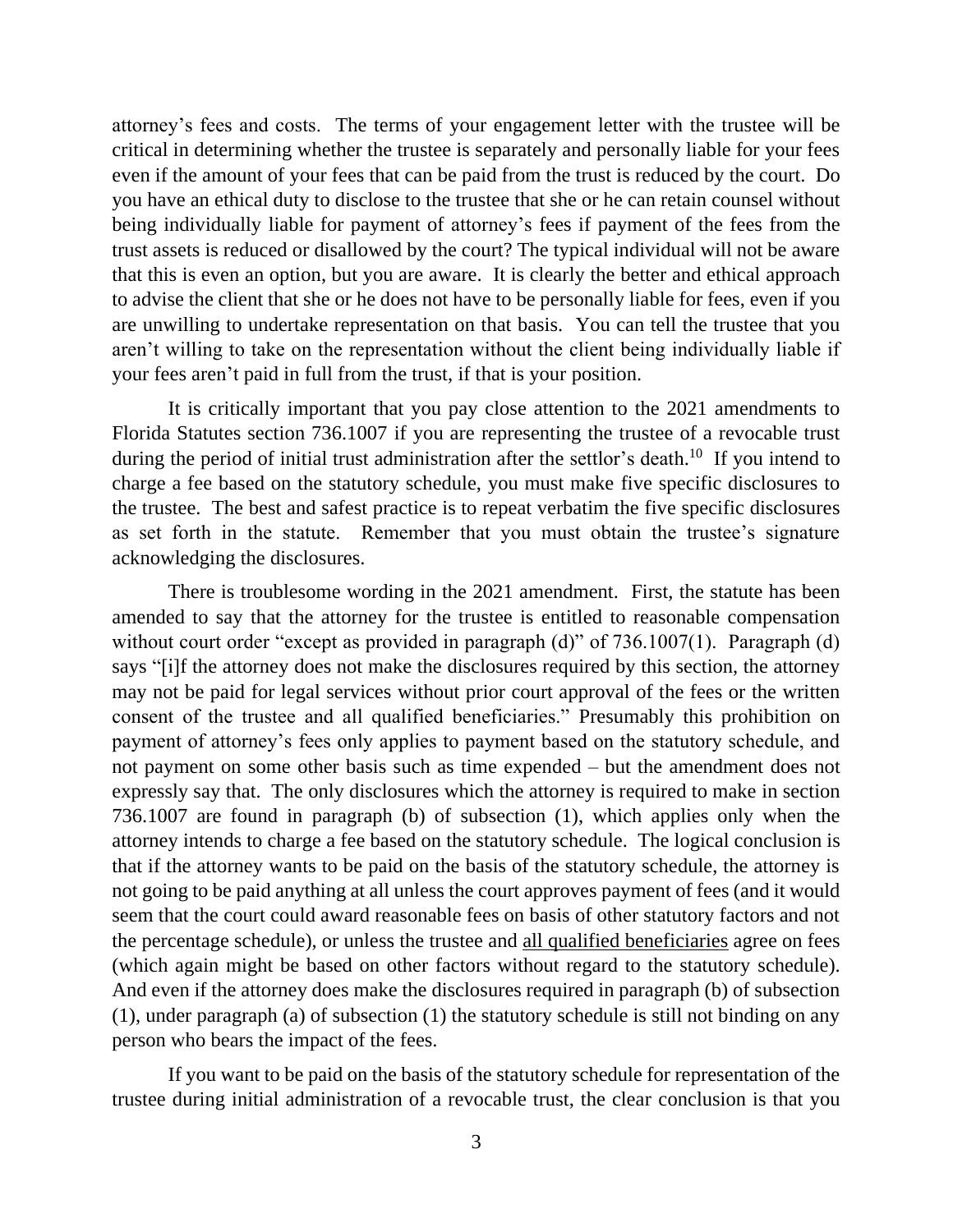should both make the five specific disclosures to the trustee, and get the agreement of every person who bears the impact of your fees. Note specifically that subsection (1)(a) refers to persons who bear the impact of the fee in consenting to a fee agreement. In the ordinary situation this would mean the residuary beneficiaries under the trust agreement. On the other hand, if the attorney fails to make the required disclosures, no fee can be paid unless the trustee and all qualified beneficiaries consent to payment (presumably determined in any manner, not just based on the statutory schedule). Depending on the particular facts and administration of the trust, the consent of persons who do not bear any impact from payment of the fees could be required for payment of fees if the attorney failed to make the required disclosures to the trustee, under the literal wording of the 2011 amendment.

Even if you do intend to be paid based on the statutory schedule, it is highly advisable that you keep accurate and contemporaneous records of time expended and of specific services rendered, in the event that a beneficiary who bears the impact of your fees objects, as you may be required to prove to the court the specific services rendered and the time involved in rendering them.

6. *Is there any advice that I should give someone who is considering serving as a trustee? What about me, if I'm asked if I will serve as a trustee for a client?*

Don't do it! – unless you really know what you are getting into. See Appendix A for some things a prospective trustee should think about before agreeing to serve as a trustee.

7. *Is there a general resource or guide that I can give to my individual client who is a trustee to assist my client in performing his or her duties as a trustee?*

Yes, and it's free! It's titled "What It Means to Be a Trustee: A Guide for Clients," in 31 ACTEC Journal (2005). Copies can be downloaded for free on the ACTEC website.<sup>11</sup> A copy of the guide is included as part of these materials as Appendix B.

<sup>&</sup>lt;sup>1</sup> "Under the majority view, a lawyer who represents a fiduciary generally with respect to a fiduciary estate stands in a lawyer-client relationship with the fiduciary and not with respect to the fiduciary estate or the beneficiaries. In this connection note that a distinction should be drawn between the duties of a lawyer who represents a fiduciary in the fiduciary's representative capacity (a "general" representation) and the duties of a lawyer who represents the fiduciary individually (i.e., not in a representative capacity)." ACTEC Commentaries on the Model Rules of Professional Conduct,  $5<sup>th</sup>$  ed. 2016 [hereinafter referred to as the "ACTEC Commentaries"], at 2.

<sup>&</sup>lt;sup>2</sup> Rule 4-1.7 Conflict of Interest; Current Clients

<sup>(</sup>a) Representing Adverse Interests. Except as provided in subdivision (b), a lawyer must not represent a client if: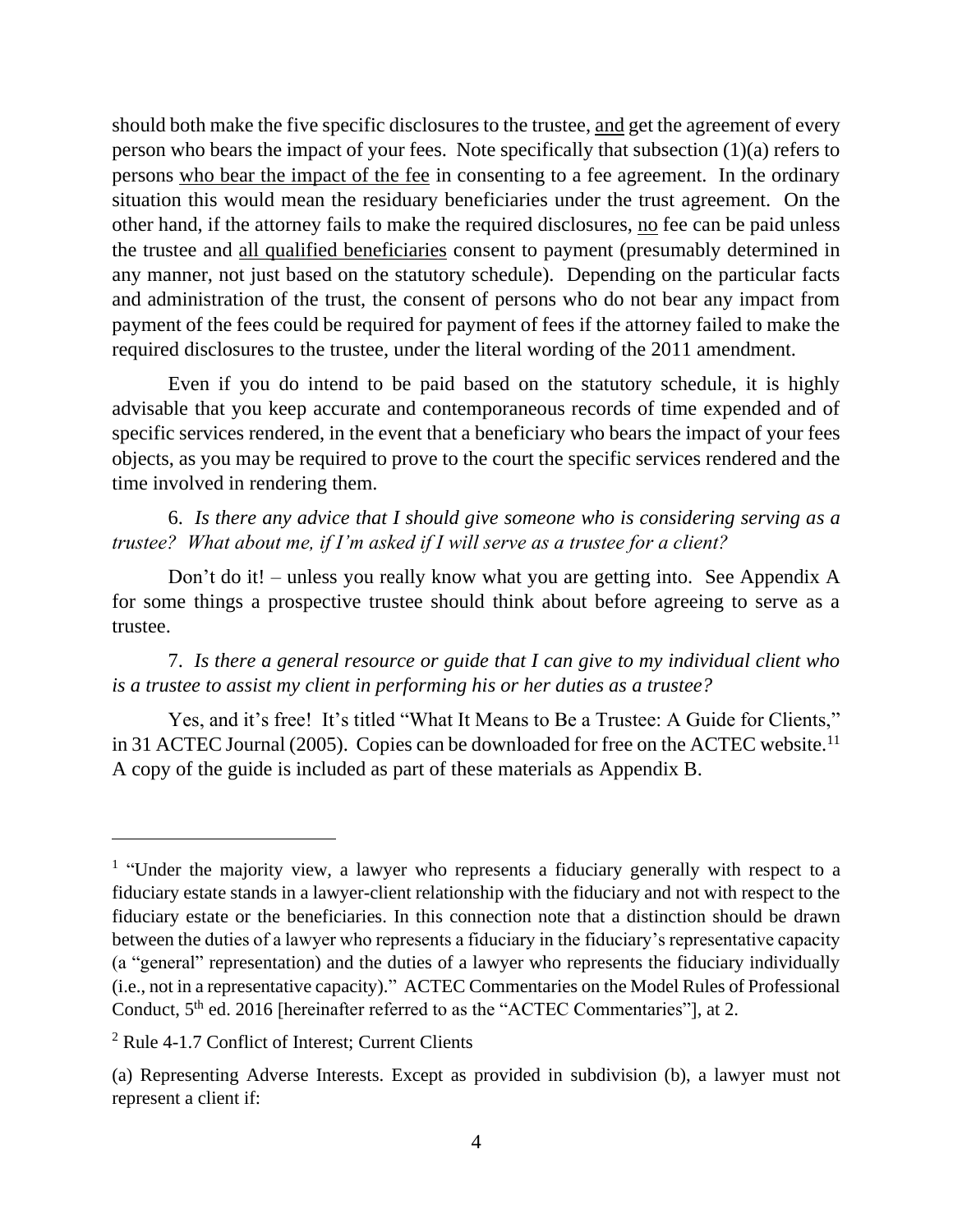(1) the representation of 1 client will be directly adverse to another client; or

(2) there is a substantial risk that the representation of 1 or more clients will be materially limited by the lawyer's responsibilities to another client, a former client or a third person or by a personal interest of the lawyer.

(b) Informed Consent. Notwithstanding the existence of a conflict of interest under subdivision (a), a lawyer may represent a client if:

(1) the lawyer reasonably believes that the lawyer will be able to provide competent and diligent representation to each affected client;

(2) the representation is not prohibited by law;

(3) the representation does not involve the assertion of a position adverse to another client when the lawyer represents both clients in the same proceeding before a tribunal; and

(4) each affected client gives informed consent, confirmed in writing or clearly stated on the record at a hearing.

(c) Explanation to Clients. When representation of multiple clients in a single matter is undertaken, the consultation must include an explanation of the implications of the common representation and the advantages and risks involved.

<sup>3</sup> "The lawyer who represents a fiduciary generally is not usually considered also to represent the beneficiaries. However, most courts have concluded that the lawyer owes some duties to them. Some courts subject the lawyer to the duties because the beneficiaries are characterized as the lawyer's "joint," "derivative" or "secondary" clients. Other courts do so because the lawyer stands in a fiduciary relationship with respect to the fiduciary, who, in turn, owes fiduciary duties to the beneficiaries. The duties, commonly called "fiduciary duties," arise largely because of the nature of the representation and the relative positions of the lawyer, fiduciary, and beneficiaries. However, note that the existence and nature of the duties may be affected by the nature and extent of the representation that a lawyer provides to a fiduciary. Thus, a lawyer who represents a fiduciary individually regarding a fiduciary estate may owe few, if any, duties to the beneficiaries apart from the duties that the lawyer owes to other non-clients." ACTEC Commentaries on the Model Rules of Professional Conduct, 5<sup>th</sup> ed. 2016, at 2.

<sup>4</sup> Rule 4-4.1 Truthfulness in Statements to Others.

<sup>5</sup> Rule 4-1.6 Confidentiality of Communication.

<sup>6</sup> "The lawyer for the fiduciary ordinarily owes some duties (largely restrictive in nature) to the beneficiaries of the fiduciary estate. See ACTEC Commentary on MRPC 1.2 (Scope of Representation and Allocation of Authority Between Client and Lawyer). The existence of those duties alone may qualify the lawyer's duty of confidentiality with respect to the fiduciary. Moreover, the fiduciary's retention of the lawyer to represent the fiduciary generally in the administration of the fiduciary estate may impliedly authorize the lawyer to make disclosures in order to protect the interests of the beneficiaries. It should be noted that the evidentiary attorneyclient privilege is in some jurisdictions subject to the so-called fiduciary exception, which provides generally that a trustee cannot withhold attorney-client communications from the beneficiaries of